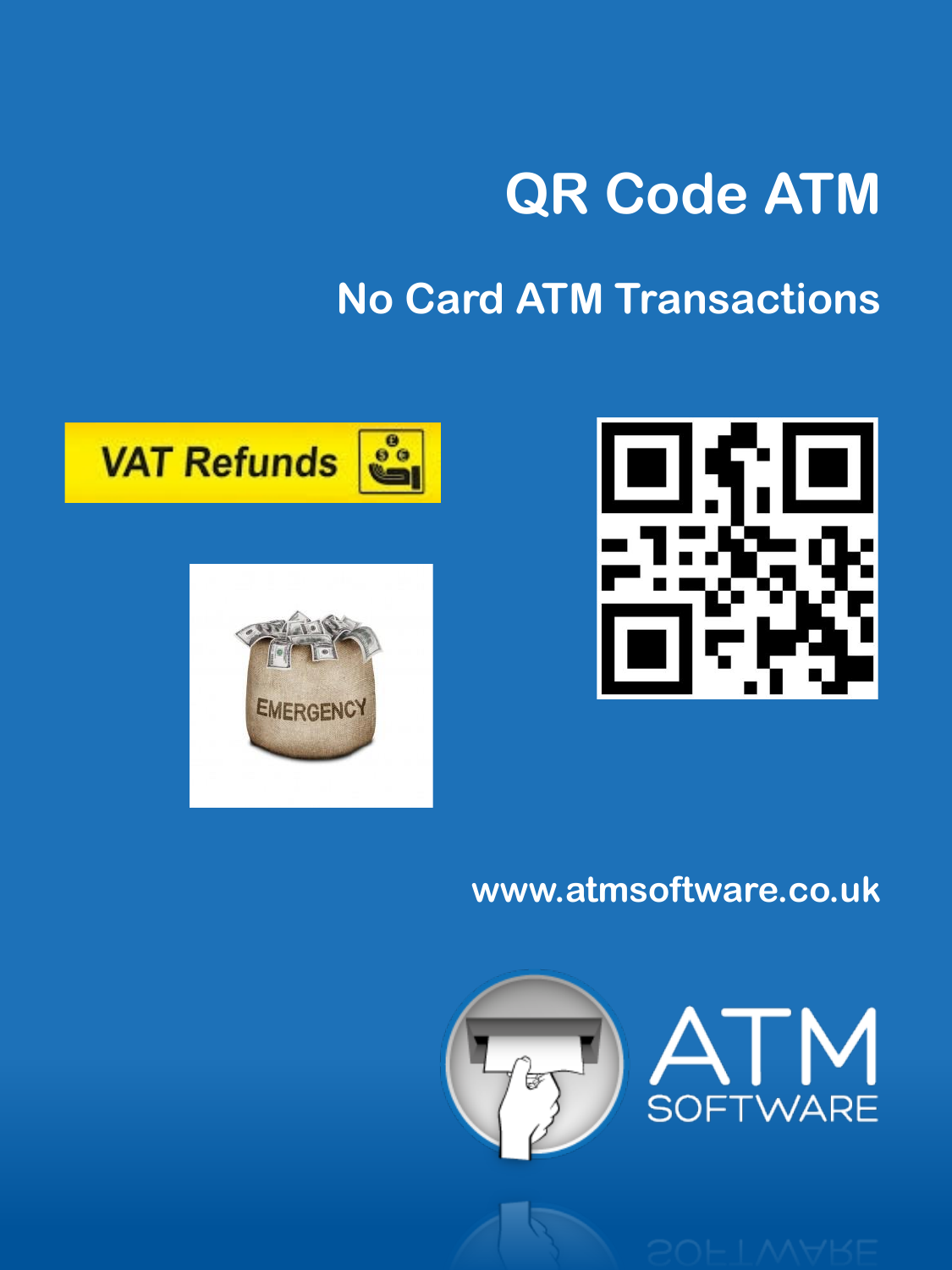#### **Advantages**

- Provide ATM transactions without the need for a card
- Transaction initiated by consumer using smartphone to capture QR Code from ATM
- Transaction is authorised by consumer Smartphone
- Issue any cash amounts without the need for any type of cards

#### **Technology**

• Modern technology and the latest NCR ATM machines. Same technology as offered by major high-street banks

• Wireless Solution Option – No Cable Connections to ATM required. Easy siting of ATM in environments such as airports, ferry ports and railway stations

#### **Indoor and Through the Wall**

• The NCR SelfServ 22 and 26 Models enhances any interior office space with a minimal footprint. Ideal for very tight locations or where space is at an absolute premium

• The NCR SelfServ 25 is a through-the-wall machine with Dual-Dispense Capability. Up to 8 Cash Cassettes each with a different currency and denomination

#### **Software Solutions**

- Unique ATM software solution easily connects to any business system
- Optional Management Station
- ATM does not need a Card Reader or, complex EPP Keyboards





**www.atmsoftware.co.uk solutions@atmsoftware.co.uk**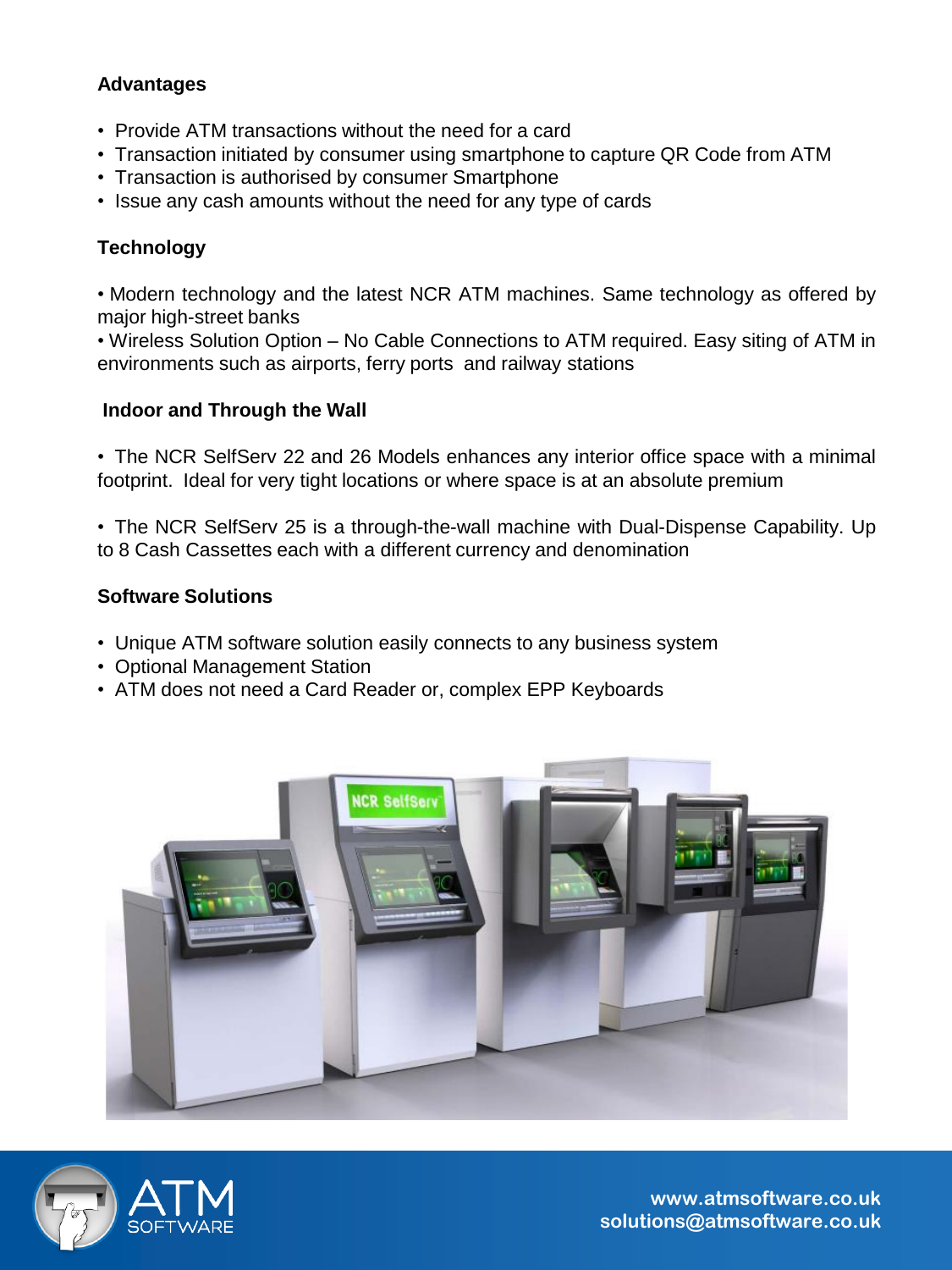#### QR Code ATM Cash Transaction Flow Diagram